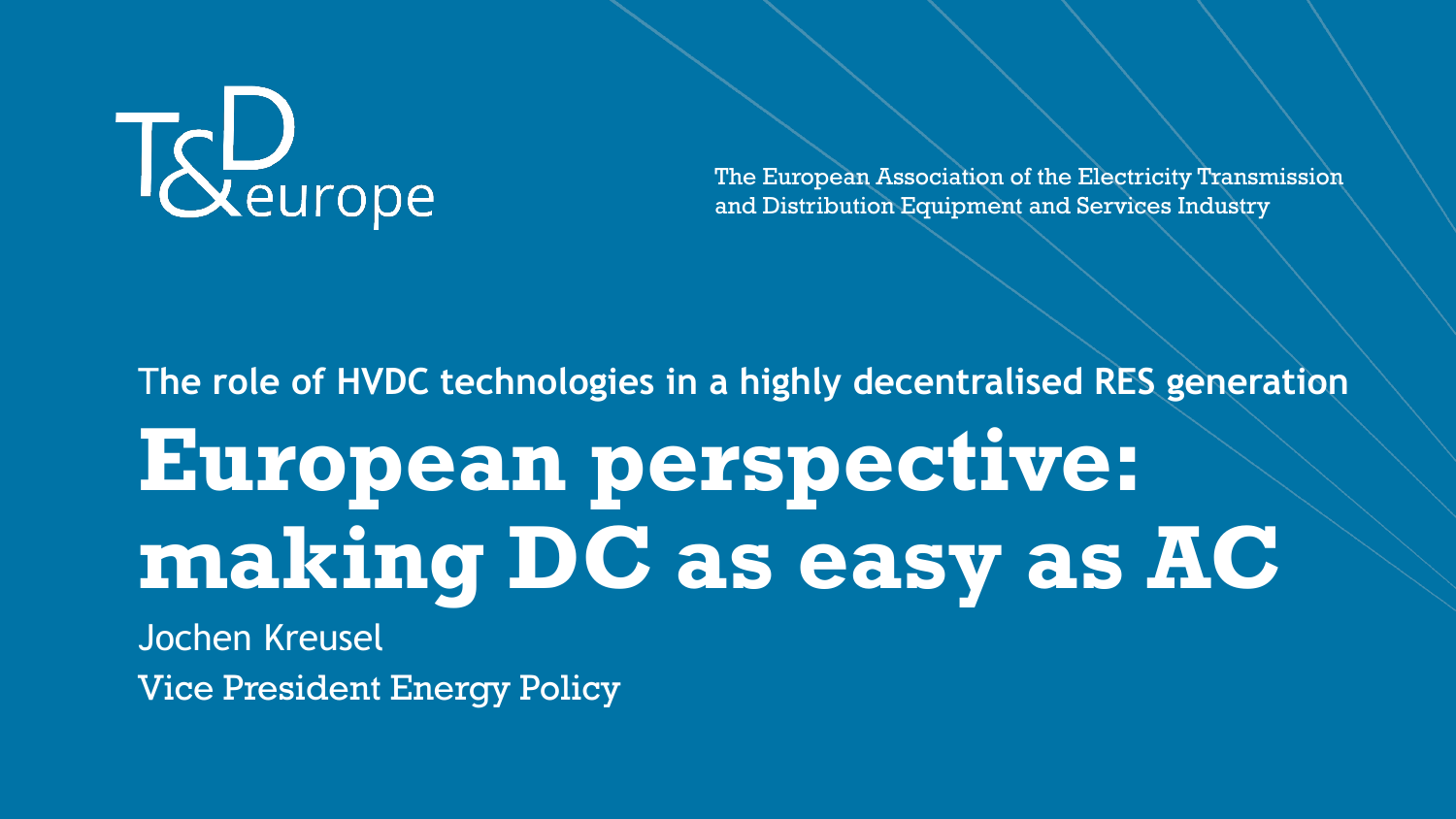### THE VISION AND ITS RATIONALE

### INCREASING RELEVANCE OF HVDC IN EUROPE



The topic is not brand new: An industry vision from the 90ies



### Geographical reasons

- RES are geographically constrained
- Local concentration of generation
- Even highly distributed resources may feed in locally concentrated peaks
- More need for long-distance transmission

### Operational reasons

- Much stronger variation of load-flow situations due to low utilization of RES
- Active network control beneficial

HVDC therefore should be reflected in network planning by default.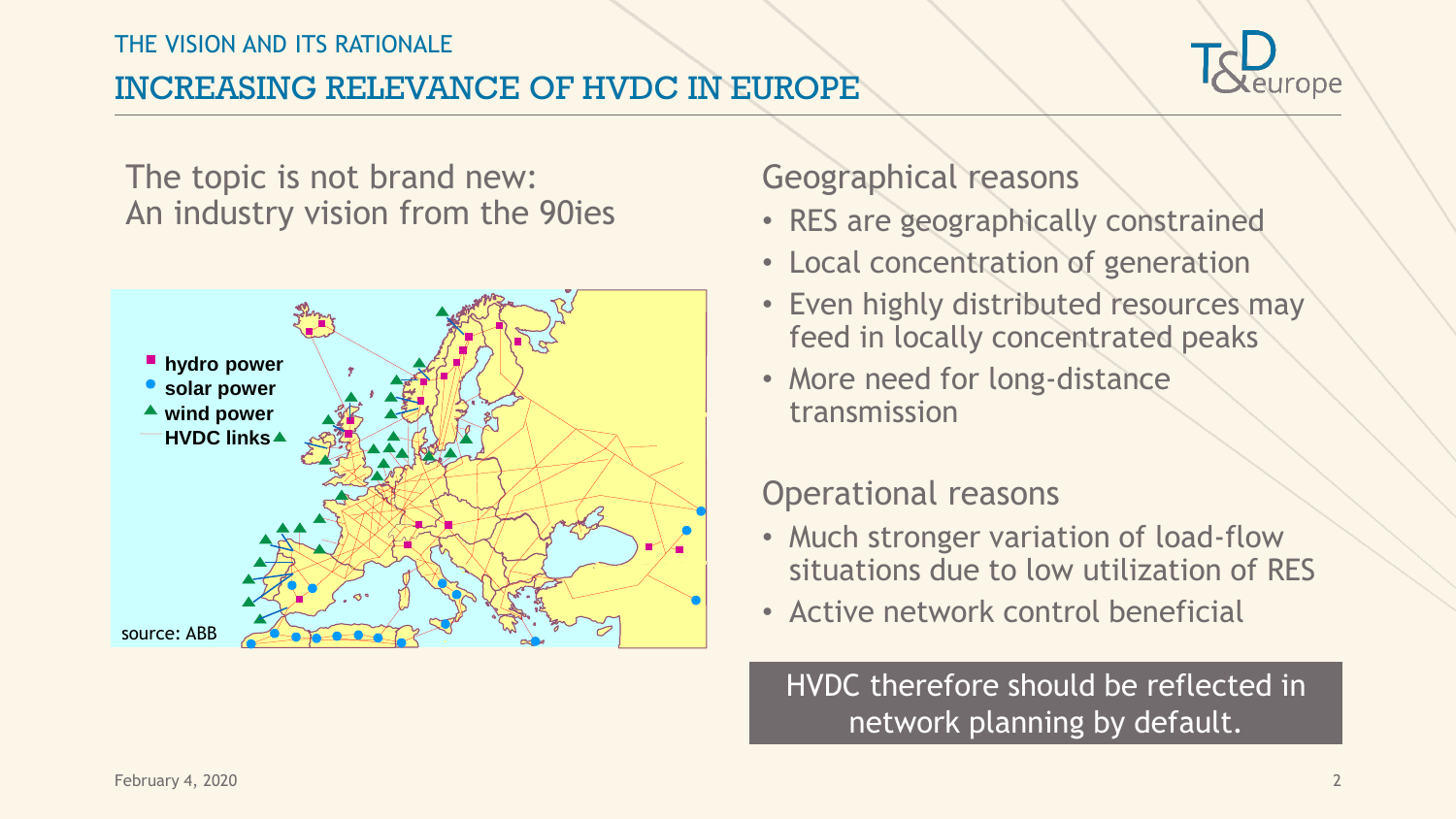### WHY DO WE NEED TO CHANGE THE APPROACH?



- Few point-to-point projects
- Limited / no operational interference
- Complete lines (at least both converters) usually built by one technology provider
- No need of cooperation or coordination between technology providers

### Traditional HVDC approach HVDC as standard element of transmission networks

- Converters become either nodes in a network or are placed so close to each other in an AC network, that they are interfering
- Entire HVDC network will not be ordered in one go
- Systems need to be expandable by others than the original technology provider (as for components of an AC network)
- Network operators need to be enabled to analyse interaction of HVDC elements in their simulation tools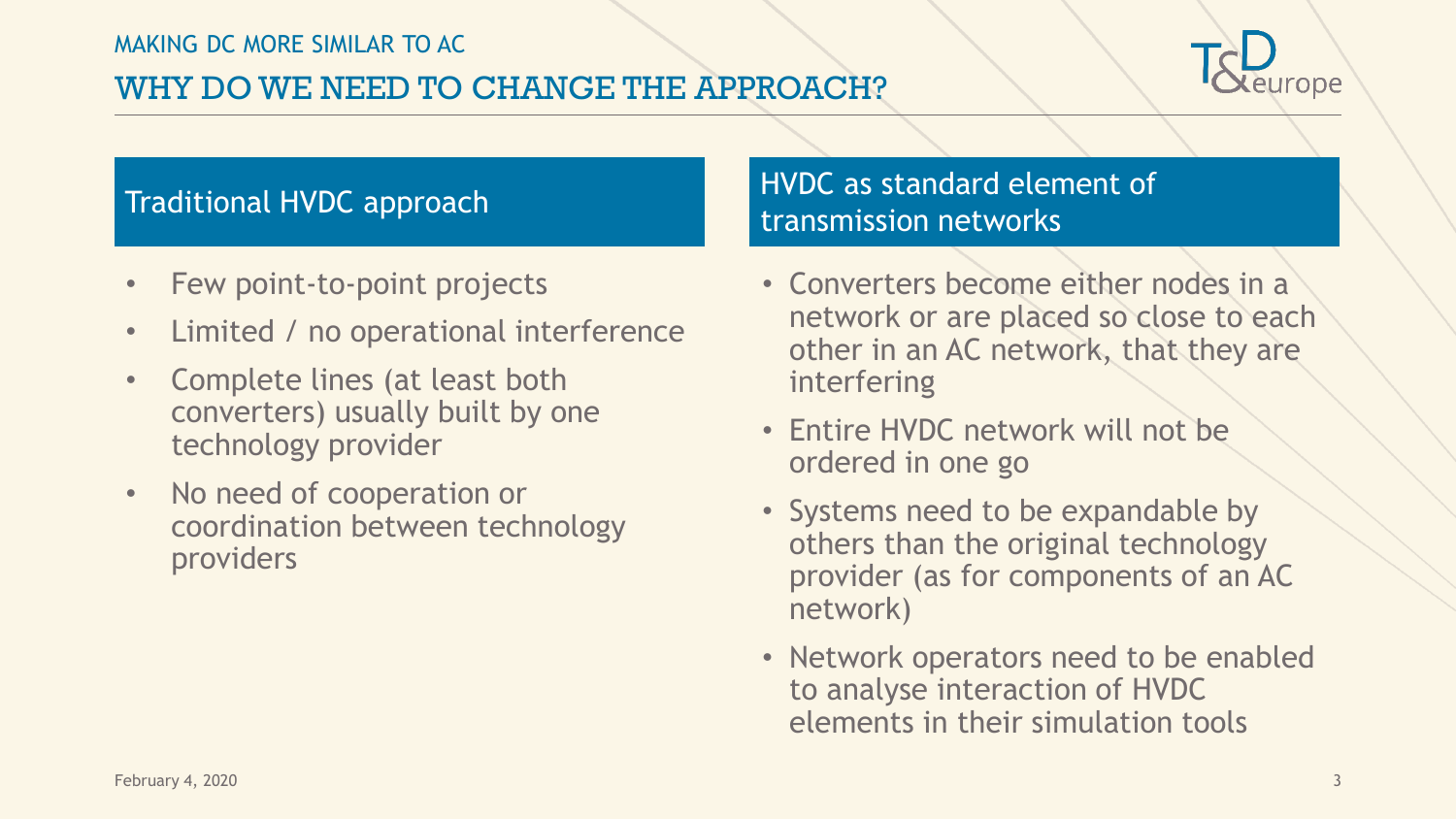### LIMITATIONS TO THE AC-DC ANALOGY



- Network components are described by standards and network codes
- Models for their (passive) behaviour are available
- Network operation means setting of network elements prior to operation
- During operation components are behaving widely autonomous, based on their passive behaviour

### Traditional approach in AC networks HVDC as standard element of transmission networks

- Converters also need to be described by standards, network codes and standardized models (work in progress, CENELEC TC 8X/WG 06, ENTSO-E with T&D Europe)
- But some differences will remain
	- Capability of actively influencing load flow as an additional opportunities of HVDC
	- Faster and wider fault propagation

A much closer integration with network control systems will be required

HVDC can therefore not become as easy as AC, but close to it. On the other side HVDC also offers more operational flexibility.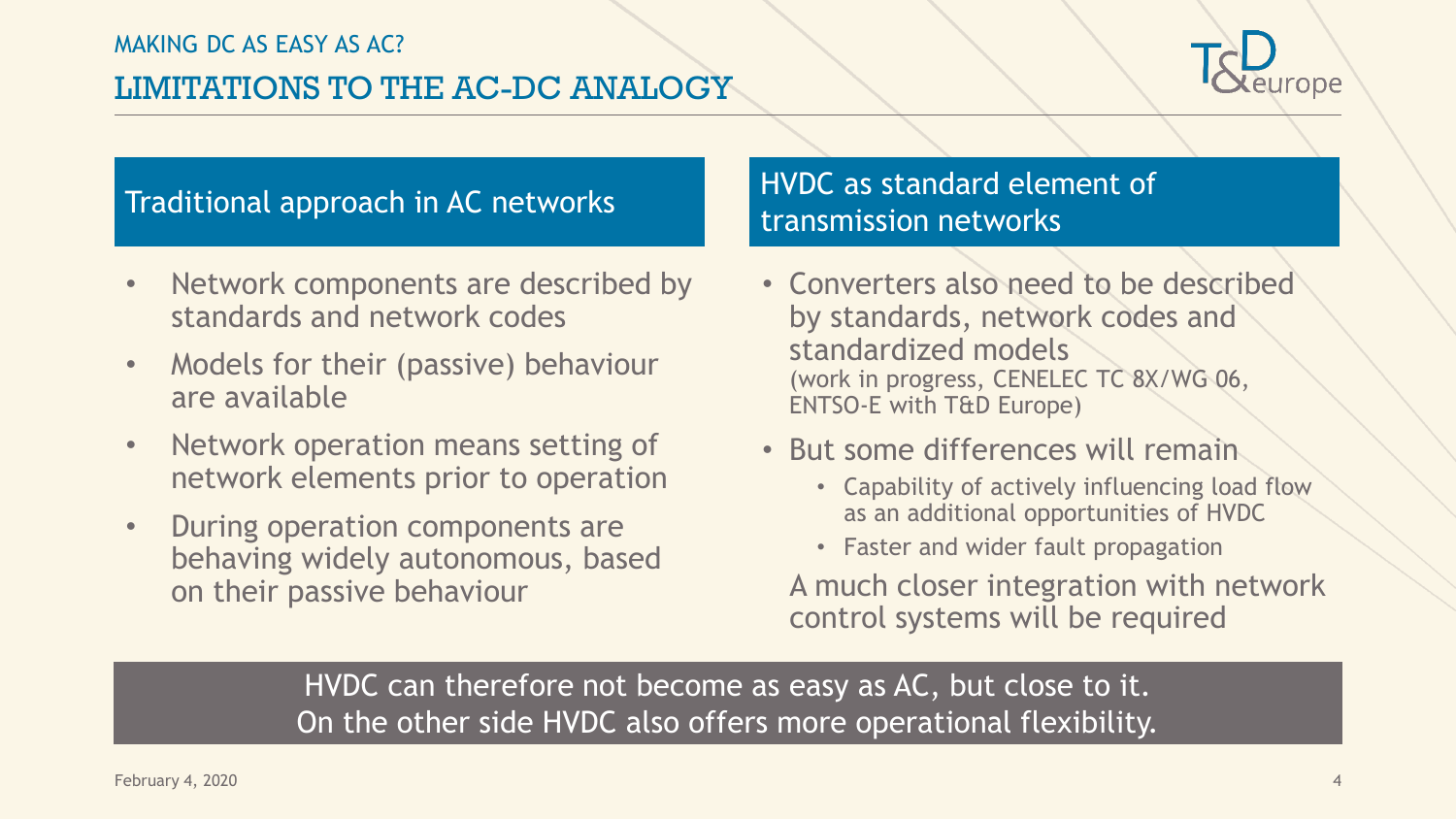

Research areas for HVDC grids

- DC circuit-breaker
- DC protection
- High voltage DC/DC converter
- Load flow control
- Automatic re-closing
- Active network operation

## **World's First 5-Terminal VSC HVDC**

- $4<sup>th</sup>$  July 2014,  $\pm$ 200kV Zhoushan VSC-HVDC project--the world first 5-terminal one was put into service (141 km).
- This project establishes a critical interconnection between mainland and 5 isolated islands.



Practical experience requires a multi-vendor, multi-terminal pilot project – in Europe, too.